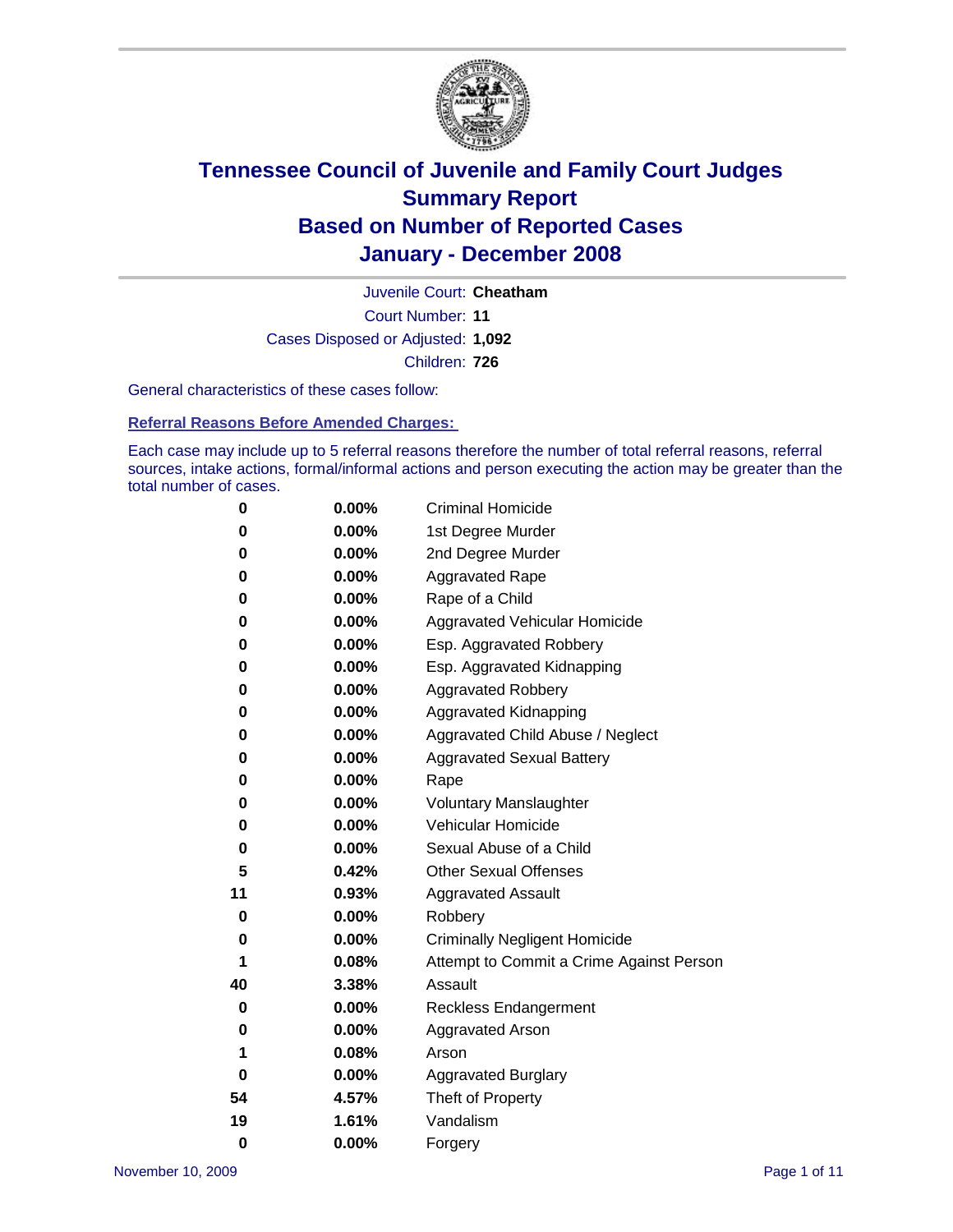

Court Number: **11** Juvenile Court: **Cheatham** Cases Disposed or Adjusted: **1,092** Children: **726**

#### **Referral Reasons Before Amended Charges:**

Each case may include up to 5 referral reasons therefore the number of total referral reasons, referral sources, intake actions, formal/informal actions and person executing the action may be greater than the total number of cases.

| 0            | 0.00%    | <b>Worthless Checks</b>                                     |  |  |
|--------------|----------|-------------------------------------------------------------|--|--|
| 0            | 0.00%    | Illegal Possession / Fraudulent Use of Credit / Debit Cards |  |  |
| 22           | 1.86%    | <b>Burglary</b>                                             |  |  |
| 0            | $0.00\%$ | Unauthorized Use of a Vehicle                               |  |  |
| $\bf{0}$     | 0.00%    | <b>Cruelty to Animals</b>                                   |  |  |
| 1            | 0.08%    | Sale of Controlled Substances                               |  |  |
| 34           | 2.88%    | <b>Other Drug Offenses</b>                                  |  |  |
| 13           | 1.10%    | <b>Possession of Controlled Substances</b>                  |  |  |
| 1            | 0.08%    | <b>Criminal Attempt</b>                                     |  |  |
| 0            | 0.00%    | Carrying Weapons on School Property                         |  |  |
| $\mathbf{2}$ | 0.17%    | Unlawful Carrying / Possession of a Weapon                  |  |  |
| $\mathbf 2$  | 0.17%    | <b>Evading Arrest</b>                                       |  |  |
| 0            | 0.00%    | Escape                                                      |  |  |
| 1            | 0.08%    | Driving Under Influence (DUI)                               |  |  |
| 37           | 3.13%    | Possession / Consumption of Alcohol                         |  |  |
| 0            | 0.00%    | Resisting Stop, Frisk, Halt, Arrest or Search               |  |  |
| 0            | 0.00%    | <b>Aggravated Criminal Trespass</b>                         |  |  |
| $\mathbf 2$  | 0.17%    | Harassment                                                  |  |  |
| $\bf{0}$     | $0.00\%$ | Failure to Appear                                           |  |  |
| 1            | 0.08%    | Filing a False Police Report                                |  |  |
| 0            | $0.00\%$ | Criminal Impersonation                                      |  |  |
| 8            | 0.68%    | <b>Disorderly Conduct</b>                                   |  |  |
| 23           | 1.95%    | <b>Criminal Trespass</b>                                    |  |  |
| 1            | 0.08%    | <b>Public Intoxication</b>                                  |  |  |
| 0            | 0.00%    | Gambling                                                    |  |  |
| 233          | 19.71%   | Traffic                                                     |  |  |
| 6            | 0.51%    | Local Ordinances                                            |  |  |
| 0            | 0.00%    | Violation of Wildlife Regulations                           |  |  |
| 2            | 0.17%    | Contempt of Court                                           |  |  |
| 37           | 3.13%    | Violation of Probation                                      |  |  |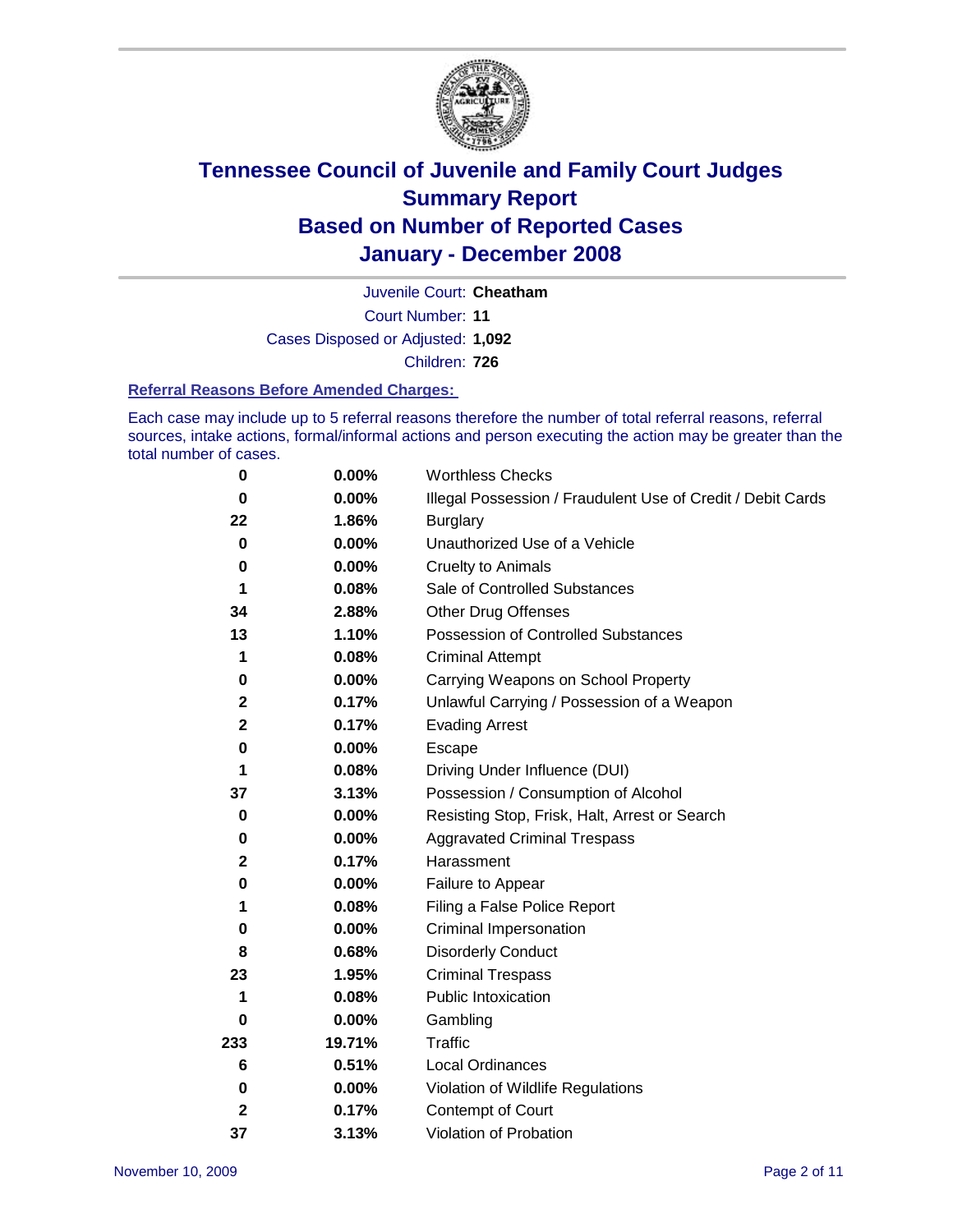

Court Number: **11** Juvenile Court: **Cheatham** Cases Disposed or Adjusted: **1,092** Children: **726**

#### **Referral Reasons Before Amended Charges:**

Each case may include up to 5 referral reasons therefore the number of total referral reasons, referral sources, intake actions, formal/informal actions and person executing the action may be greater than the total number of cases.

| 1,182       | 100.00%  | <b>Total Referrals</b>                 |
|-------------|----------|----------------------------------------|
| 37          | 3.13%    | Other                                  |
| 0           | 0.00%    | <b>Consent to Marry</b>                |
| 0           | $0.00\%$ | <b>Request for Medical Treatment</b>   |
| 0           | 0.00%    | <b>Child Support</b>                   |
| 32          | 2.71%    | Paternity / Legitimation               |
| 6           | 0.51%    | Visitation                             |
| 15          | 1.27%    | Custody                                |
| 0           | $0.00\%$ | <b>Foster Care Review</b>              |
| 52          | 4.40%    | <b>Administrative Review</b>           |
| 164         | 13.87%   | <b>Judicial Review</b>                 |
| 0           | 0.00%    | Violation of Informal Adjustment       |
| 0           | 0.00%    | <b>Violation of Pretrial Diversion</b> |
| 9           | 0.76%    | <b>Termination of Parental Rights</b>  |
| 145         | 12.27%   | Dependency / Neglect                   |
| $\mathbf 0$ | 0.00%    | <b>Physically Abused Child</b>         |
| 0           | $0.00\%$ | <b>Sexually Abused Child</b>           |
| 5           | 0.42%    | Violation of Curfew                    |
| 1           | 0.08%    | Violation of a Valid Court Order       |
| 68          | 5.75%    | Possession of Tobacco Products         |
| 0           | $0.00\%$ | Out-of-State Runaway                   |
| 21          | 1.78%    | In-State Runaway                       |
| 47          | 3.98%    | Truancy                                |
| 19          | 1.61%    | Unruly Behavior                        |
| 4           | 0.34%    | Violation of Aftercare                 |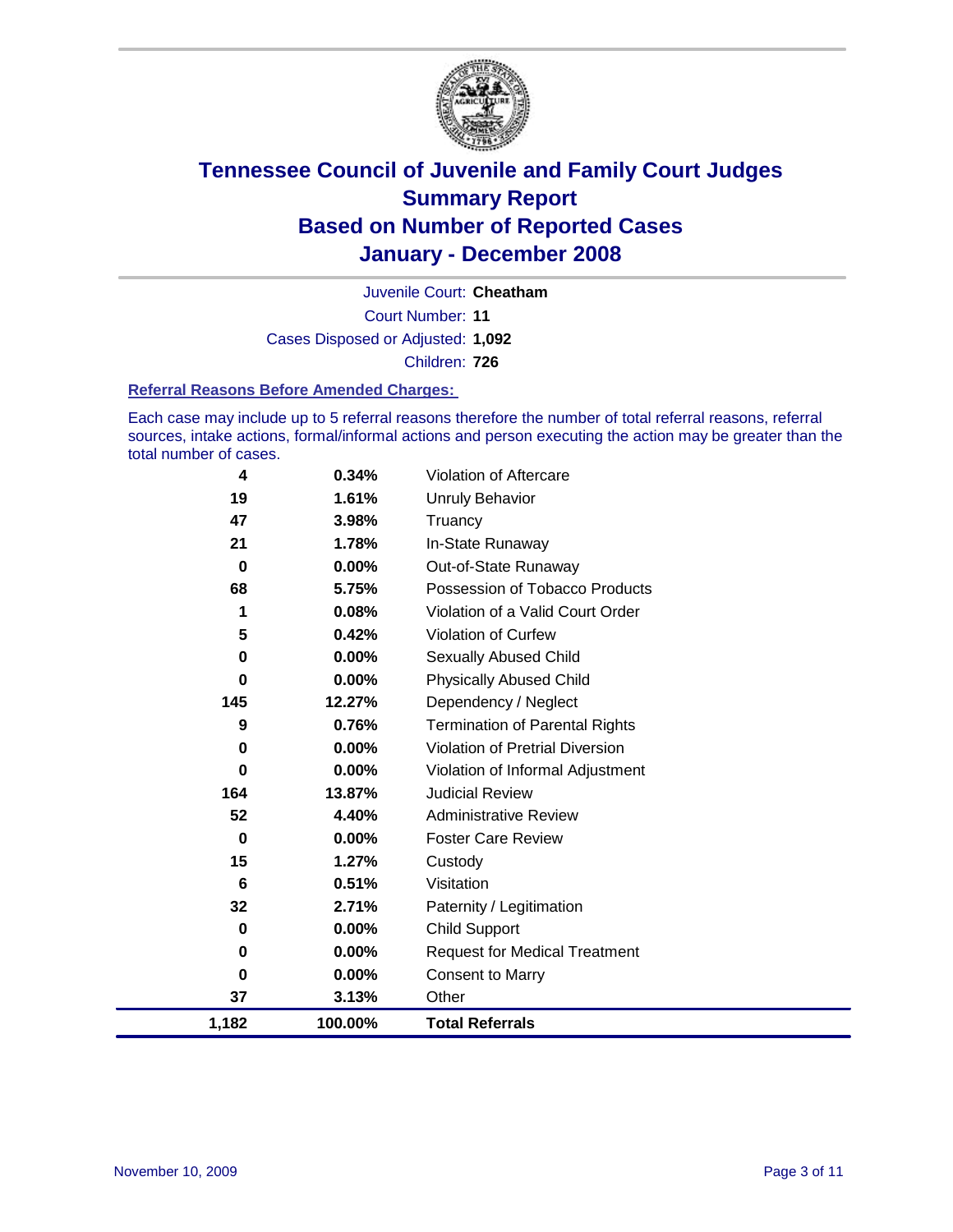

Court Number: **11** Juvenile Court: **Cheatham** Cases Disposed or Adjusted: **1,092** Children: **726**

### **Referral Sources: 1**

| 1,182    | 100.00%  | <b>Total Referral Sources</b>     |
|----------|----------|-----------------------------------|
| 21       | 1.78%    | Other                             |
| $\bf{0}$ | 0.00%    | Unknown                           |
| 0        | 0.00%    | Hospital                          |
| 23       | 1.95%    | Child & Parent                    |
| 22       | 1.86%    | Victim                            |
| 0        | $0.00\%$ | <b>Other Court</b>                |
| 0        | 0.00%    | Social Agency                     |
| 145      | 12.27%   | <b>Court Staff</b>                |
| 1        | 0.08%    | <b>District Attorney's Office</b> |
| 0        | 0.00%    | <b>Other State Department</b>     |
| 208      | 17.60%   | <b>DCS</b>                        |
| 0        | 0.00%    | <b>CSA</b>                        |
| 112      | 9.48%    | School                            |
| 0        | 0.00%    | Self                              |
| 41       | 3.47%    | <b>Relatives</b>                  |
| 108      | 9.14%    | Parents                           |
|          | 42.39%   | Law Enforcement                   |
|          | 501      |                                   |

#### **Age of Child at Referral: 2**

| 0<br>$\mathbf 0$ | 0.00%<br>0.00% | Ages 19 and Over<br><b>Unknown</b> |  |
|------------------|----------------|------------------------------------|--|
|                  |                |                                    |  |
|                  |                |                                    |  |
|                  | 27.55%         | Ages 17 through 18                 |  |
| 234              | 32.23%         | Ages 15 through 16                 |  |
| 80               | 11.02%         | Ages 13 through 14                 |  |
| 34               | 4.68%          | Ages 11 through 12                 |  |
| 178              | 24.52%         | Ages 10 and Under                  |  |
|                  | 200            |                                    |  |

<sup>1</sup> If different than number of Referral Reasons (1182), verify accuracy of your court's data.

<sup>2</sup> One child could be counted in multiple categories, verify accuracy of your court's data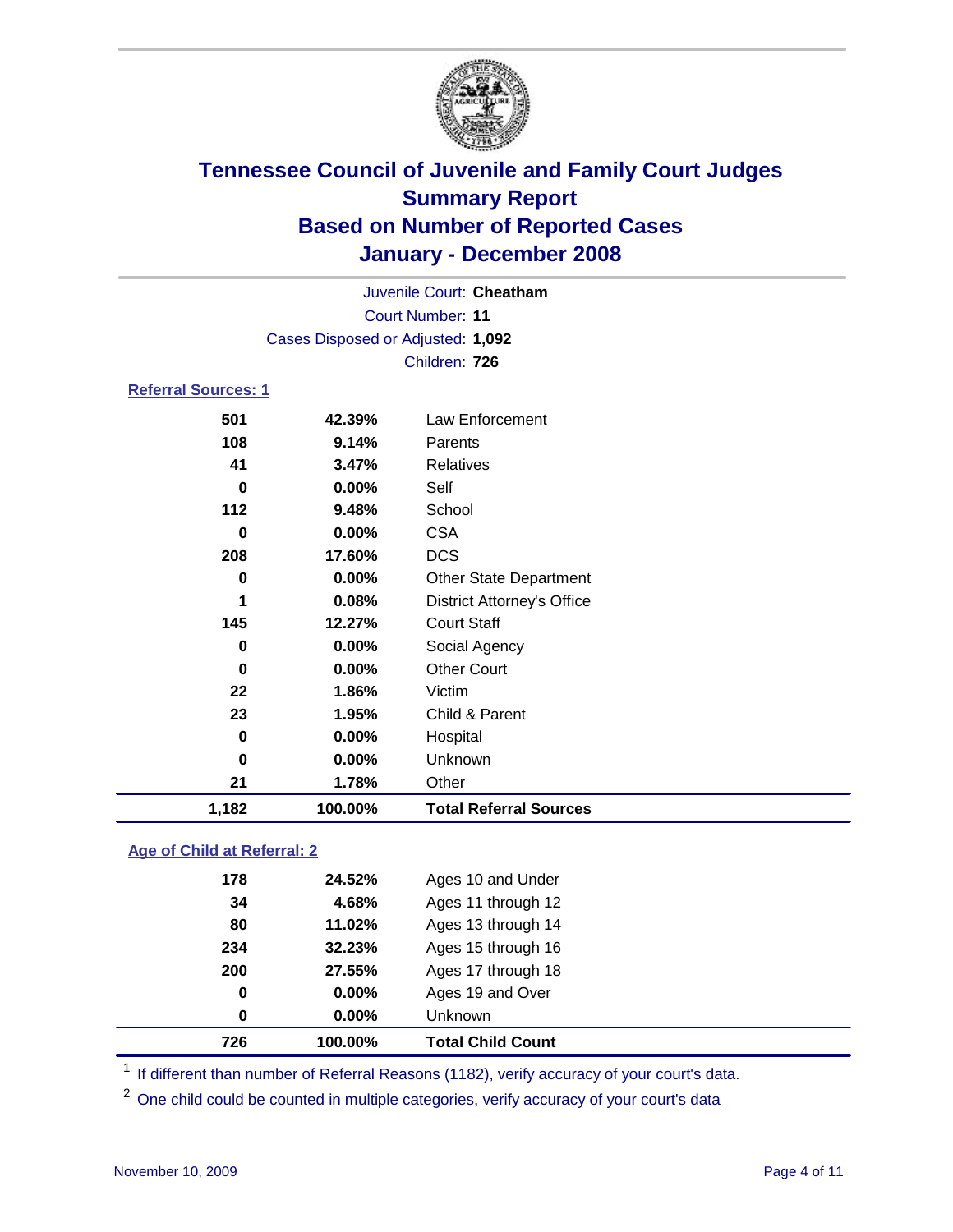

| Juvenile Court: Cheatham                |                                   |                          |  |  |  |
|-----------------------------------------|-----------------------------------|--------------------------|--|--|--|
|                                         | Court Number: 11                  |                          |  |  |  |
|                                         | Cases Disposed or Adjusted: 1,092 |                          |  |  |  |
|                                         |                                   | Children: 726            |  |  |  |
| Sex of Child: 1                         |                                   |                          |  |  |  |
| 441                                     | 60.74%                            | Male                     |  |  |  |
| 284                                     | 39.12%                            | Female                   |  |  |  |
| 1                                       | 0.14%                             | Unknown                  |  |  |  |
| 726                                     | 100.00%                           | <b>Total Child Count</b> |  |  |  |
| Race of Child: 1                        |                                   |                          |  |  |  |
| 704                                     | 96.97%                            | White                    |  |  |  |
| 14                                      | 1.93%                             | African American         |  |  |  |
| 1                                       | 0.14%                             | Native American          |  |  |  |
| 1                                       | 0.14%                             | Asian                    |  |  |  |
| 3                                       | 0.41%                             | Mixed                    |  |  |  |
| 3                                       | 0.41%                             | Unknown                  |  |  |  |
| 726                                     | 100.00%                           | <b>Total Child Count</b> |  |  |  |
| <b>Hispanic Origin: 1</b>               |                                   |                          |  |  |  |
| $\overline{7}$                          | 0.96%                             | Yes                      |  |  |  |
| 716                                     | 98.62%                            | <b>No</b>                |  |  |  |
| 3                                       | 0.41%                             | Unknown                  |  |  |  |
| 726                                     | 100.00%                           | <b>Total Child Count</b> |  |  |  |
| <b>School Enrollment of Children: 1</b> |                                   |                          |  |  |  |
| 602                                     | 82.92%                            | Yes                      |  |  |  |
| 115                                     | 15.84%                            | No                       |  |  |  |
| $\boldsymbol{9}$                        | 1.24%                             | Unknown                  |  |  |  |
| 726                                     | 100.00%                           | <b>Total Child Count</b> |  |  |  |

One child could be counted in multiple categories, verify accuracy of your court's data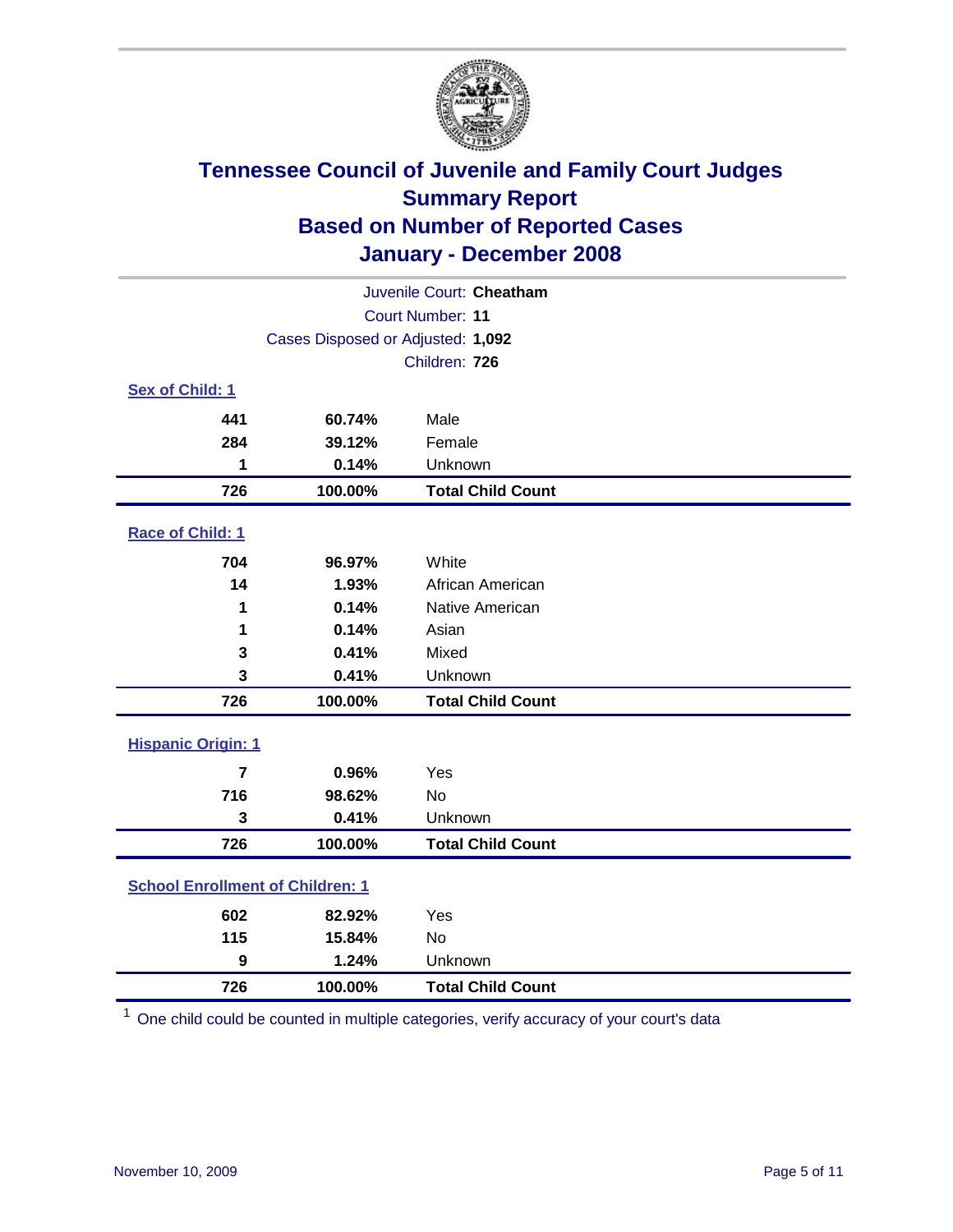

Court Number: **11** Juvenile Court: **Cheatham** Cases Disposed or Adjusted: **1,092** Children: **726**

#### **Living Arrangement of Child at Time of Referral: 1**

| 726 | 100.00%  | <b>Total Child Count</b>     |
|-----|----------|------------------------------|
| 23  | 3.17%    | Other                        |
| 8   | 1.10%    | Unknown                      |
| 1   | 0.14%    | Independent                  |
| 0   | $0.00\%$ | In an Institution            |
| 0   | 0.00%    | In a Residential Center      |
| 0   | 0.00%    | In a Group Home              |
| 17  | 2.34%    | With Foster Family           |
| 2   | 0.28%    | With Adoptive Parents        |
| 110 | 15.15%   | <b>With Relatives</b>        |
| 79  | 10.88%   | With Father                  |
| 190 | 26.17%   | With Mother                  |
| 65  | 8.95%    | With Mother and Stepfather   |
| 13  | 1.79%    | With Father and Stepmother   |
| 218 | 30.03%   | With Both Biological Parents |
|     |          |                              |

#### **Type of Detention: 2**

| 1.092 | 100.00%  | <b>Total Detention Count</b> |  |
|-------|----------|------------------------------|--|
| 0     | 0.00%    | Other                        |  |
| 1,088 | 99.63%   | Does Not Apply               |  |
| 0     | $0.00\%$ | <b>Unknown</b>               |  |
| 0     | 0.00%    | <b>Psychiatric Hospital</b>  |  |
| 0     | 0.00%    | Jail - No Separation         |  |
| 0     | $0.00\%$ | Jail - Partial Separation    |  |
| 0     | 0.00%    | Jail - Complete Separation   |  |
| 4     | 0.37%    | Juvenile Detention Facility  |  |
| 0     | $0.00\%$ | Non-Secure Placement         |  |
|       |          |                              |  |

<sup>1</sup> One child could be counted in multiple categories, verify accuracy of your court's data

<sup>2</sup> If different than number of Cases (1092) verify accuracy of your court's data.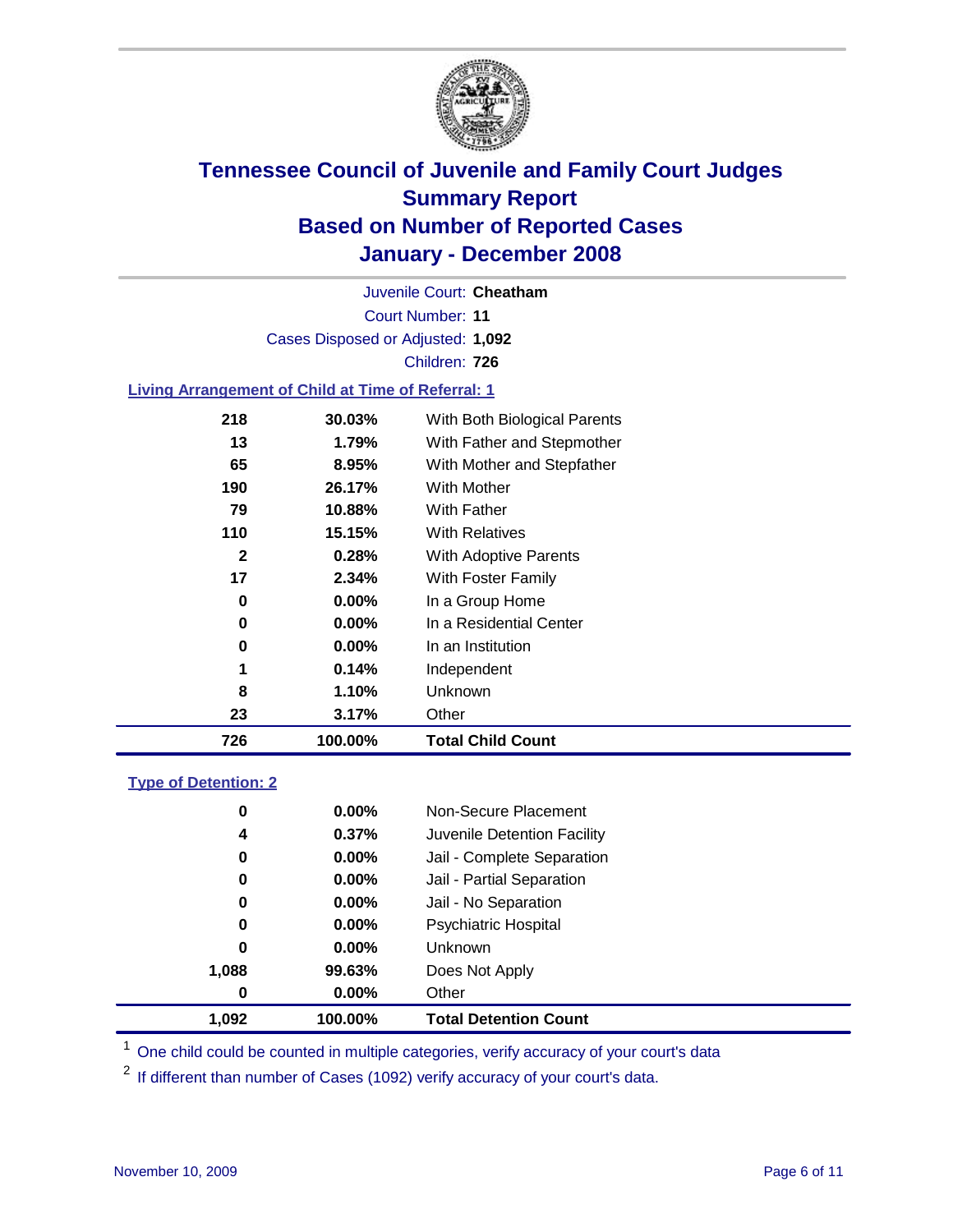

|                                                    | Juvenile Court: Cheatham          |                                      |  |  |  |
|----------------------------------------------------|-----------------------------------|--------------------------------------|--|--|--|
|                                                    | Court Number: 11                  |                                      |  |  |  |
|                                                    | Cases Disposed or Adjusted: 1,092 |                                      |  |  |  |
|                                                    |                                   | Children: 726                        |  |  |  |
| <b>Placement After Secure Detention Hearing: 1</b> |                                   |                                      |  |  |  |
| 3                                                  | 0.27%                             | Returned to Prior Living Arrangement |  |  |  |
| $\bf{0}$                                           | 0.00%                             | Juvenile Detention Facility          |  |  |  |
| 0                                                  | 0.00%                             | Jail                                 |  |  |  |
| 0                                                  | 0.00%                             | Shelter / Group Home                 |  |  |  |
| 0                                                  | 0.00%                             | <b>Foster Family Home</b>            |  |  |  |
| 0                                                  | 0.00%                             | Psychiatric Hospital                 |  |  |  |
|                                                    | 0.09%                             | Unknown                              |  |  |  |
| 1,088                                              | 99.63%                            | Does Not Apply                       |  |  |  |
| 0                                                  | 0.00%                             | Other                                |  |  |  |
| 1,092                                              | 100.00%                           | <b>Total Placement Count</b>         |  |  |  |
|                                                    |                                   |                                      |  |  |  |
| <b>Intake Actions: 2</b>                           |                                   |                                      |  |  |  |
| 645                                                | 54.57%                            | <b>Petition Filed</b>                |  |  |  |
| 21                                                 | 1.78%                             | <b>Motion Filed</b>                  |  |  |  |
| 308                                                | 26.06%                            | <b>Citation Processed</b>            |  |  |  |
| 1                                                  | 0.08%                             | Notification of Paternity Processed  |  |  |  |
| 169                                                | 14.30%                            | Scheduling of Judicial Review        |  |  |  |
| 37                                                 | 3.13%                             | Scheduling of Administrative Review  |  |  |  |
| 0                                                  | $0.00\%$                          | Scheduling of Foster Care Review     |  |  |  |
| 0                                                  | 0.00%                             | Unknown                              |  |  |  |
| 0                                                  | 0.00%                             | Does Not Apply                       |  |  |  |
| 1                                                  | 0.08%                             | Other                                |  |  |  |
| 1,182                                              | 100.00%                           | <b>Total Intake Count</b>            |  |  |  |

<sup>1</sup> If different than number of Cases (1092) verify accuracy of your court's data.

<sup>2</sup> If different than number of Referral Reasons (1182), verify accuracy of your court's data.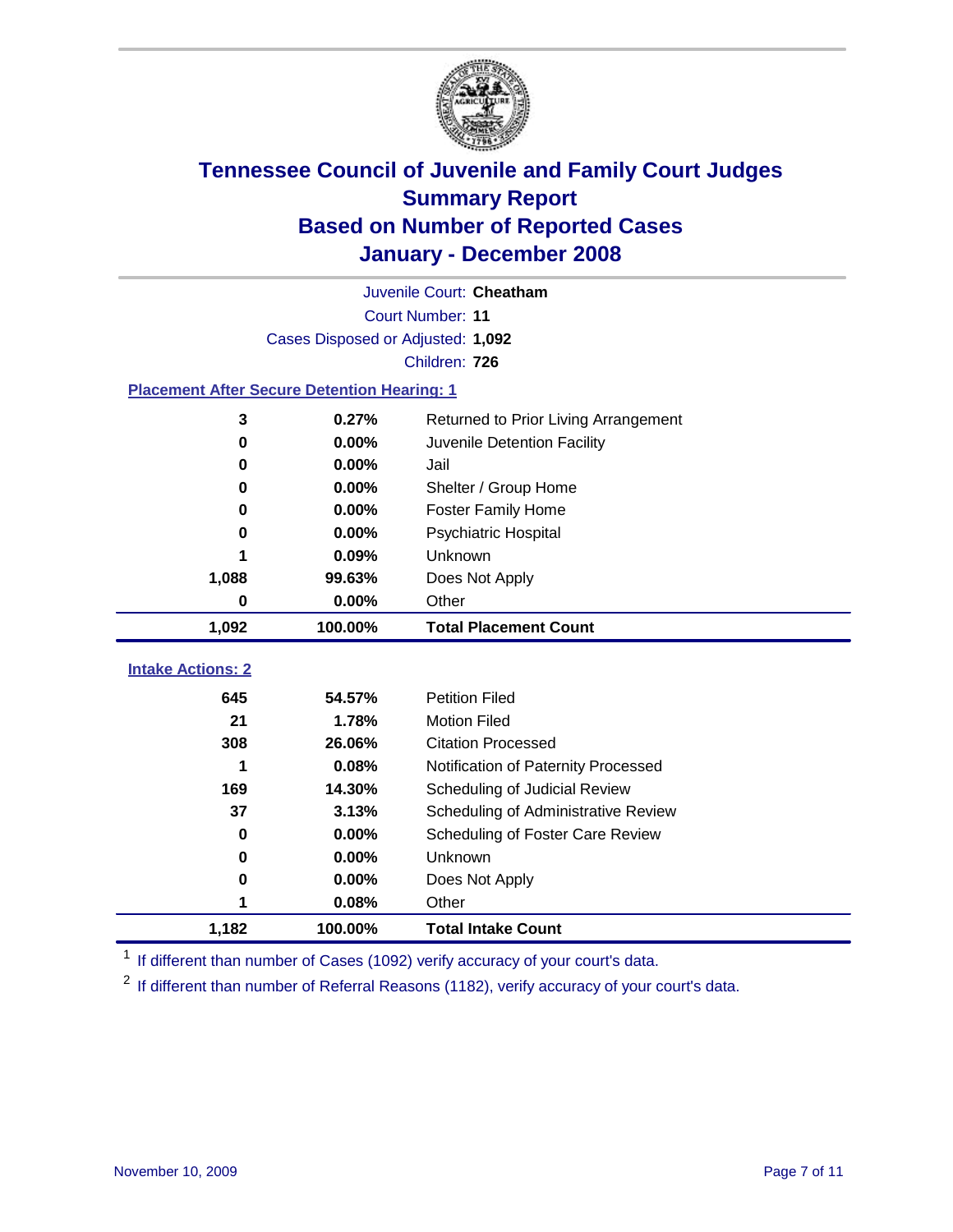

Court Number: **11** Juvenile Court: **Cheatham** Cases Disposed or Adjusted: **1,092** Children: **726**

#### **Last Grade Completed by Child: 1**

| 89             | 12.26%   | Too Young for School     |
|----------------|----------|--------------------------|
| 1              | 0.14%    | Preschool                |
| 9              | 1.24%    | Kindergarten             |
| 8              | 1.10%    | 1st Grade                |
| 11             | 1.52%    | 2nd Grade                |
| $\overline{7}$ | 0.96%    | 3rd Grade                |
| 12             | 1.65%    | 4th Grade                |
| 17             | 2.34%    | 5th Grade                |
| 19             | 2.62%    | 6th Grade                |
| 32             | 4.41%    | 7th Grade                |
| 65             | 8.95%    | 8th Grade                |
| 92             | 12.67%   | 9th Grade                |
| 137            | 18.87%   | 10th Grade               |
| 89             | 12.26%   | 11th Grade               |
| 13             | 1.79%    | 12th Grade               |
| 0              | 0.00%    | Non-Graded Special Ed    |
| 0              | 0.00%    | <b>GED</b>               |
| 1              | 0.14%    | Graduated                |
| 0              | 0.00%    | Never Attended School    |
| 124            | 17.08%   | Unknown                  |
| 0              | $0.00\%$ | Other                    |
| 726            | 100.00%  | <b>Total Child Count</b> |

### **Enrolled in Special Education: 1**

| 726 | 100.00% | <b>Total Child Count</b> |  |
|-----|---------|--------------------------|--|
| 119 | 16.39%  | Unknown                  |  |
| 579 | 79.75%  | No                       |  |
| 28  | 3.86%   | Yes                      |  |

One child could be counted in multiple categories, verify accuracy of your court's data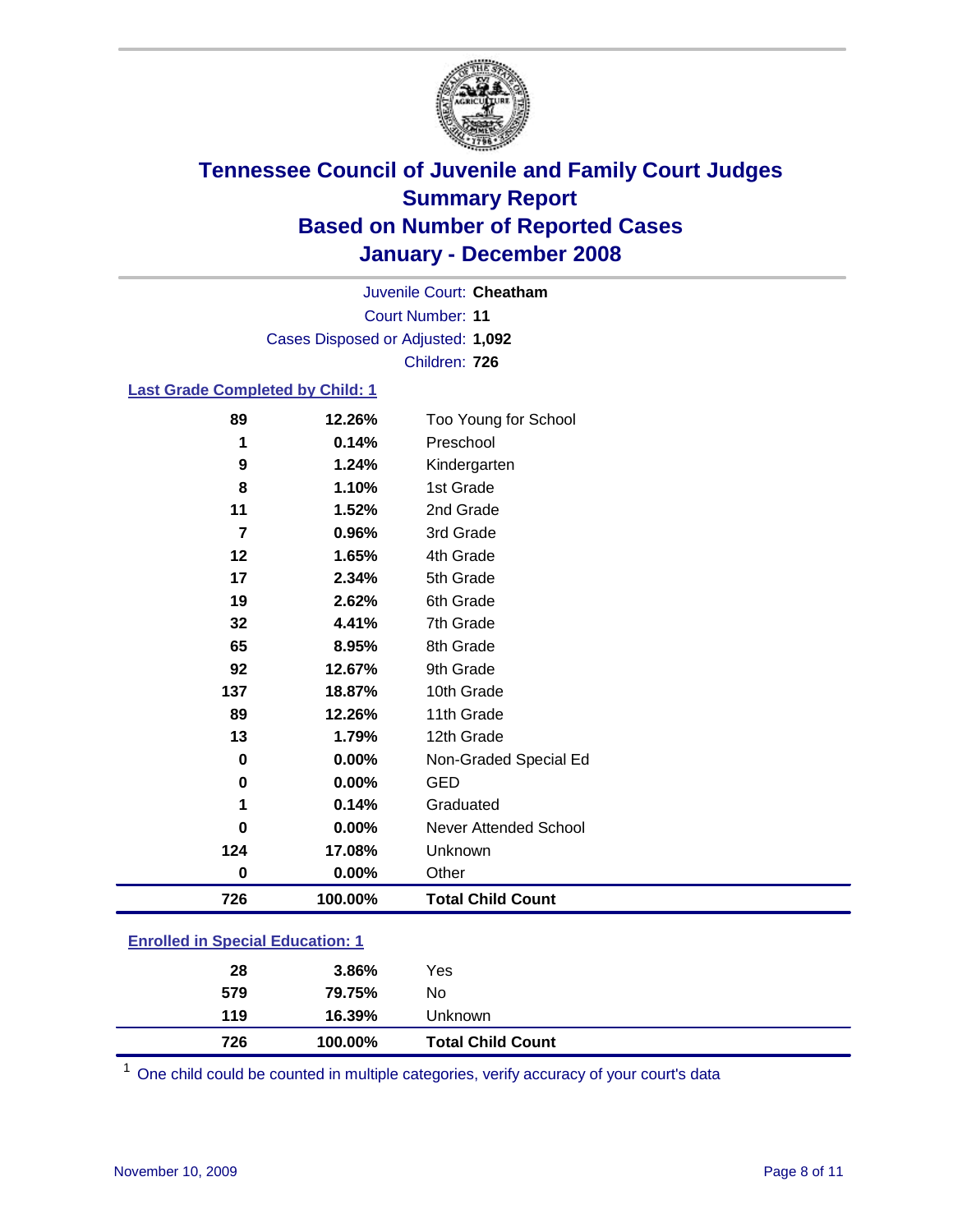

| Juvenile Court: Cheatham     |                                   |                           |  |  |  |
|------------------------------|-----------------------------------|---------------------------|--|--|--|
|                              | Court Number: 11                  |                           |  |  |  |
|                              | Cases Disposed or Adjusted: 1,092 |                           |  |  |  |
|                              | Children: 726                     |                           |  |  |  |
| <b>Action Executed By: 1</b> |                                   |                           |  |  |  |
| 1,182                        | 100.00%                           | Judge                     |  |  |  |
| 0                            | $0.00\%$                          | Referee                   |  |  |  |
| 0                            | $0.00\%$                          | <b>YSO</b>                |  |  |  |
| 0                            | $0.00\%$                          | Other                     |  |  |  |
| 0                            | $0.00\%$                          | Unknown                   |  |  |  |
| 1,182                        | 100.00%                           | <b>Total Action Count</b> |  |  |  |

### **Formal / Informal Actions: 1**

| 29           | 2.45%    | Dismissed                                        |
|--------------|----------|--------------------------------------------------|
| $\mathbf{2}$ | 0.17%    | Retired / Nolle Prosequi                         |
| 293          | 24.79%   | <b>Complaint Substantiated Delinquent</b>        |
| 365          | 30.88%   | <b>Complaint Substantiated Status Offender</b>   |
| 125          | 10.58%   | <b>Complaint Substantiated Dependent/Neglect</b> |
| 0            | 0.00%    | <b>Complaint Substantiated Abused</b>            |
| 0            | 0.00%    | <b>Complaint Substantiated Mentally III</b>      |
| 3            | 0.25%    | Informal Adjustment                              |
| 0            | $0.00\%$ | <b>Pretrial Diversion</b>                        |
| 1            | 0.08%    | <b>Transfer to Adult Court Hearing</b>           |
| 0            | $0.00\%$ | Charges Cleared by Transfer to Adult Court       |
| 51           | 4.31%    | Special Proceeding                               |
| 42           | 3.55%    | <b>Review Concluded</b>                          |
| 242          | 20.47%   | Case Held Open                                   |
| 29           | 2.45%    | Other                                            |
| 0            | $0.00\%$ | <b>Unknown</b>                                   |
| 1,182        | 100.00%  | <b>Total Action Count</b>                        |

<sup>1</sup> If different than number of Referral Reasons (1182), verify accuracy of your court's data.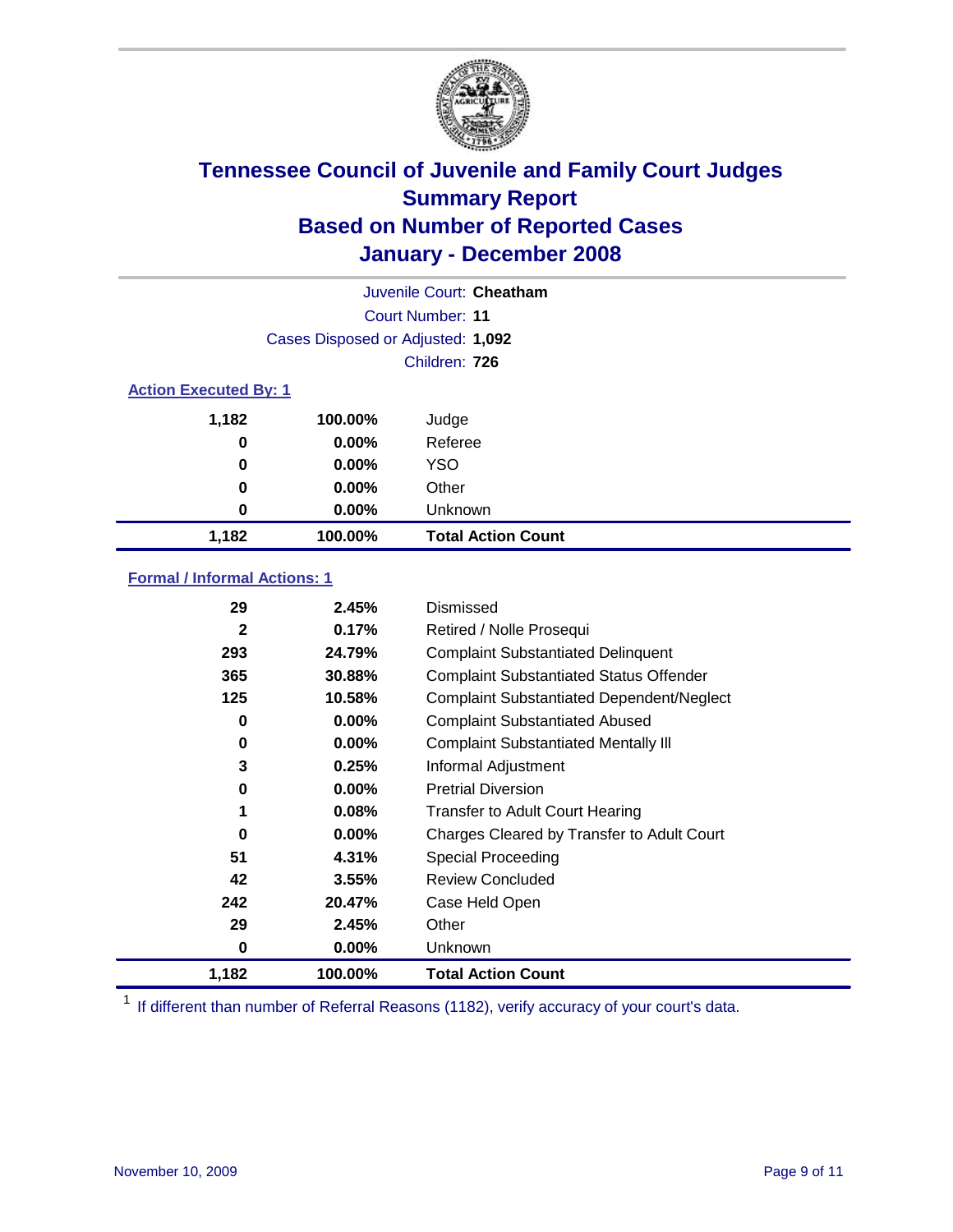

|                                                                                |                                   | Juvenile Court: Cheatham                             |
|--------------------------------------------------------------------------------|-----------------------------------|------------------------------------------------------|
|                                                                                |                                   | <b>Court Number: 11</b>                              |
|                                                                                | Cases Disposed or Adjusted: 1,092 |                                                      |
|                                                                                |                                   | Children: 726                                        |
| <b>Case Outcomes:</b><br>There can be multiple outcomes for one child or case. |                                   |                                                      |
| 312                                                                            | 11.98%                            | <b>Case Dismissed</b>                                |
| 15                                                                             | 0.58%                             | Case Retired or Nolle Prosequi                       |
| 3                                                                              | 0.12%                             | Warned / Counseled                                   |
| 314                                                                            | 12.06%                            | <b>Held Open For Review</b>                          |
| 78                                                                             | 3.00%                             | Supervision / Probation to Juvenile Court            |
| 25                                                                             | 0.96%                             | <b>Probation to Parents</b>                          |
| 0                                                                              | 0.00%                             | Referral to Another Entity for Supervision / Service |
| 10                                                                             | 0.38%                             | Referred for Mental Health Counseling                |
| 67                                                                             | 2.57%                             | Referred for Alcohol and Drug Counseling             |
| 0                                                                              | 0.00%                             | <b>Referred to Alternative School</b>                |
| 0                                                                              | 0.00%                             | Referred to Private Child Agency                     |
| 64                                                                             | 2.46%                             | Referred to Defensive Driving School                 |
| 0                                                                              | 0.00%                             | Referred to Alcohol Safety School                    |
| 82                                                                             | 3.15%                             | Referred to Juvenile Court Education-Based Program   |
| 23                                                                             | 0.88%                             | Driver's License Held Informally                     |
| 0                                                                              | 0.00%                             | <b>Voluntary Placement with DMHMR</b>                |
| 0                                                                              | 0.00%                             | <b>Private Mental Health Placement</b>               |
| 0                                                                              | 0.00%                             | <b>Private MR Placement</b>                          |
| 0                                                                              | 0.00%                             | Placement with City/County Agency/Facility           |
| 103                                                                            | 3.96%                             | Placement with Relative / Other Individual           |
| 88                                                                             | 3.38%                             | Fine                                                 |
| 207                                                                            | 7.95%                             | <b>Public Service</b>                                |
| 46                                                                             | 1.77%                             | Restitution                                          |
| 1                                                                              | 0.04%                             | <b>Runaway Returned</b>                              |
| 47                                                                             | 1.80%                             | No Contact Order                                     |
| 22                                                                             | 0.84%                             | Injunction Other than No Contact Order               |
| 10                                                                             | 0.38%                             | <b>House Arrest</b>                                  |
| 0                                                                              | 0.00%                             | <b>Court Defined Curfew</b>                          |
| 0                                                                              | 0.00%                             | Dismissed from Informal Adjustment                   |
| 1                                                                              | 0.04%                             | <b>Dismissed from Pretrial Diversion</b>             |
| 10                                                                             | 0.38%                             | <b>Released from Probation</b>                       |
| 2                                                                              | 0.08%                             | <b>Transferred to Adult Court</b>                    |
| 0                                                                              | 0.00%                             | <b>DMHMR Involuntary Commitment</b>                  |